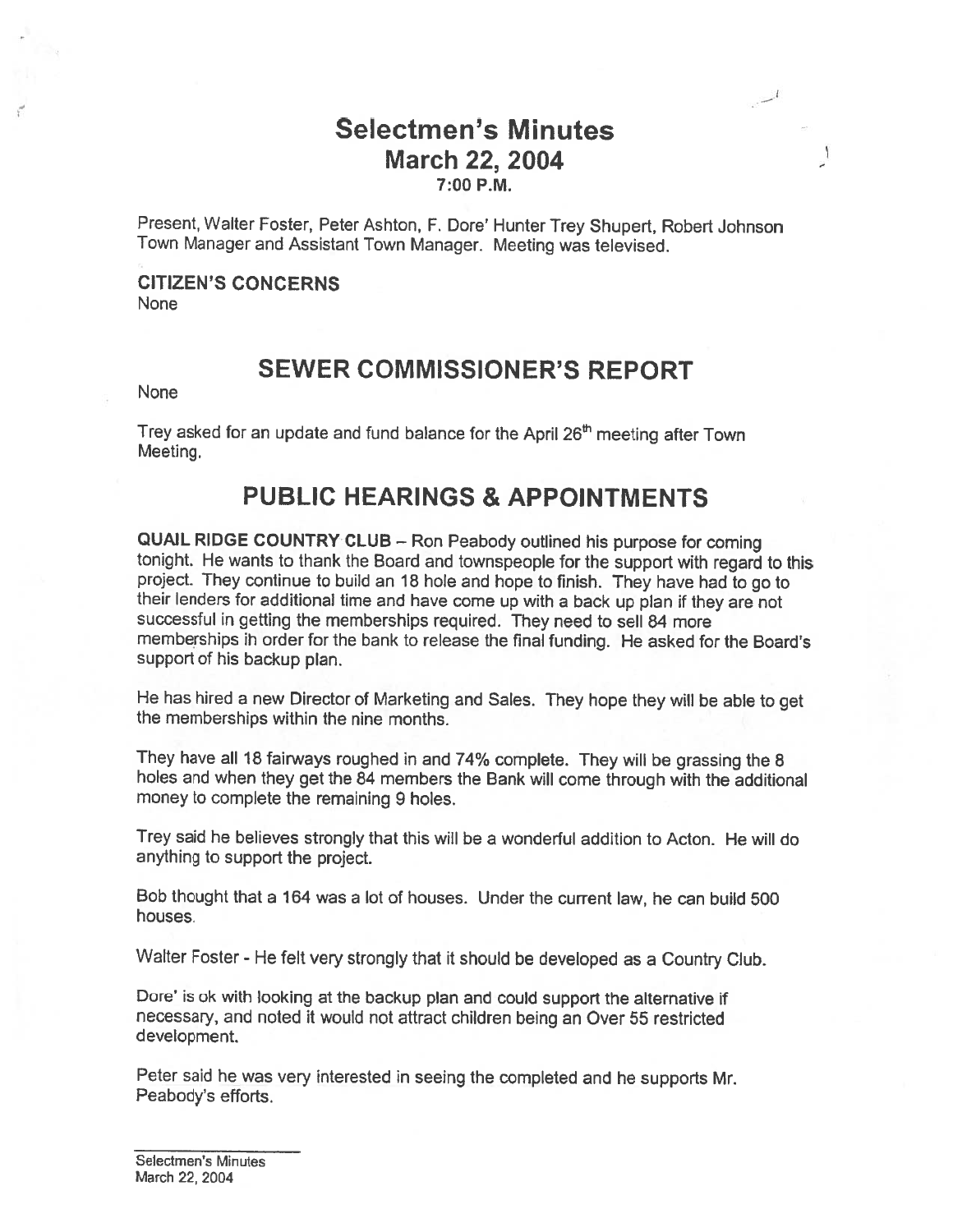Dan Kline said Ron and the Palmers have been most ethical and supportive and speaks as <sup>a</sup> member and resident.

SITE PLAN 10109/03-394, MONTUORI REALTY TRUST, 5-19 MAPLE STREET TREY SHUPERT — Move to continue the hearing to April 26, at 7:15 PETER ASHTON — Second. UNANIMOUS VOTE

## LIP APPLICATION PRESENTATION, FORT POND BROOK PLACE, <sup>68</sup> RIVER **STREET**

Mr. Gadbouy updated the Board on the issue and proposal to construct their affordable housing on Rivet Street. They have gotten help from all those involved. They hope to have additional projects in and around the neighboring towns

They are hoping the Board will approve and sign the papers work to allow them to send it to the State, best case opening the ground August.

Walter said they encourage developers go Lip as it is <sup>a</sup> good process with all involved. He urged the LIP type development.

Bob said he thought this was <sup>a</sup> good project for South Acton.

Trey said it is <sup>a</sup> good use of the site and they have been sensitive in the area. He also thanked them for working with staff.

Peter agreed that this was <sup>a</sup> very helpful presentation. ACHC should be commended and hopes this type of development serves as an example to other developers of LIP Projects.

PETER ASHTON - Move to authorize the Chair to sign the letter of support. TREY SHUPERT - Second. UNANIMOUS VOTE.

#### DANEILLA'S TACORITO LIQOUR LICENSE HEARING

Chief Widmayer noted that the driver that had the accident reaffirmed her statement that<br>she had left Daniela's after drinking there at court and in a written statement through her Attorney that she was drinking at the establishment and that her last drink was at that establishment.

The attorney representing the corporation was present to help in the Hearing with his client Mr. Miranda.

The Board is very concerned that they have violated twice in <sup>a</sup> <sup>4</sup> month period. Dore' noted that he wanted the record that they have violated the terms of their license.

Customer Paul Swimmer [sp.] — Lives at <sup>169</sup> Great Road in Shirley, <sup>38</sup> employed, self employed painter and faux finisher. The attorney asked several questions about that When asked how old she was he thought perhaps 38. What did they discuss? Divorce, restaurants small talk. He said she held a good conversation. He left 10ish. She was walking fine and steady on her feet.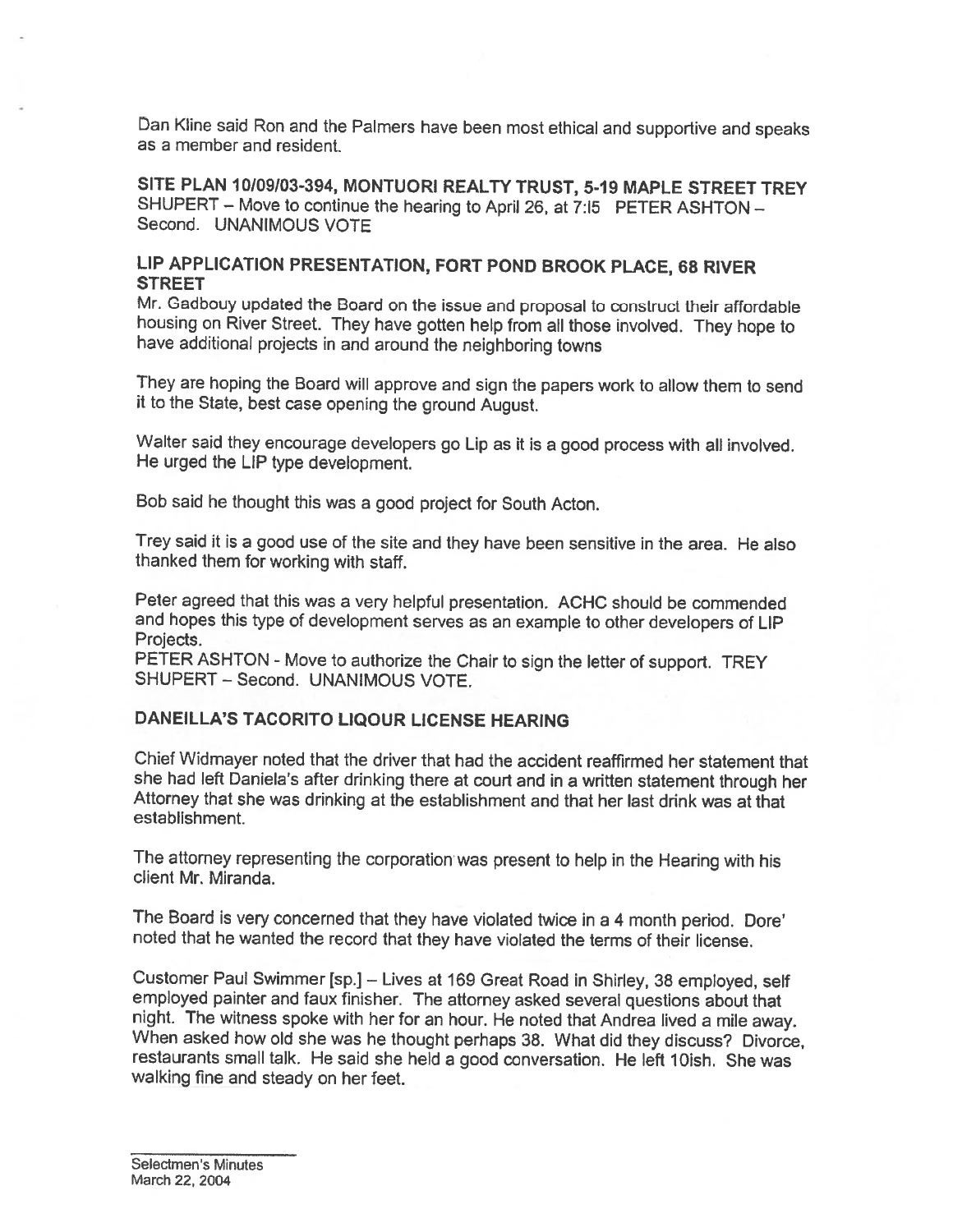Walter asked about his experience with intoxicated people. He replied at parties and get together where it is served any people may over drink. He got to the restaurant just before 9. He was asked if he knew how long Andrea had been in the bar. The witness was asked if he had any prior relationship with Mr. Miranda. He said no, but that he had eaten there several times. It was noted that there were several other patrons in the restaurant. He was asked if she said where she had been before Daniela's. He asked if he or she had taken any drugs that evening. He did not know about her taking any drugs and he waited for her to start her van before he drove away first.

Dore' asked who else was there. Dore' asked how many times he had gone to the restaurant before and after the incident, several times before and tonight. Trey said he knew Paul the witness. He was concerned that this was the Second offence for the restaurant, and why Mr. Miranda didn't feel it was important to come to the other meetings. He said he did not want to leave his business open with out him there so he did not come, he sent Tracy.

Prosecutor Rentschler said the time line didn't work He got ribs. He sat <sup>a</sup> few seats away and he ate. Did he watch and speak to her during dinner how many drinks did she have? He said she had two that he knew of. But didn't know about before he arrived. He said she seemed normal when she went to the restroom at least twice and walked fine.

Geraldo Miranda, 38, he lives at <sup>60</sup> Prospect Street. He is the owner of Daniela's and was working that evening worked from 10am to close. Did he recall Paul in the restaurant? Did not remember her. He asked when the prior witness Paul came in after 8. the female was there before Paul. Did she eat, no and ordered beer. Amstel Light beer was ordered. He did not talk to her except to serve her. She was not loud or sleepy. He noticed her come in and when she left she was fine. Did she pay for her own drinks, yes, and left <sup>a</sup> tip of <sup>a</sup> couple of bucks. He was asked about what they do to assure that they don't over serve. Three drinks are what they serve. But did not seem to know the rest of the regulations, he leaves it to Tracy. They have <sup>3</sup> TIPS trained employees.

The Prosecutor asked if he knew what time Andrea was there before him, he said no. He noted that he watched her walk away. How many steps from the bar, maybe 8. He said she was fine as she walked out. Have you shut off and do they return, what do you do? Refuse to serve and if they are trouble, call the

Walter asked about his experience in working in establishment with liquor. He worked with his partner Ken Bender at Ken's American Steak House in Littleton, as well as Amory's in Maynard. He asked about having to call the police. He asked if he knew Andrea before this date. He said no. He was asked about training of employees. He asked what he did to be sure that they follow the rules. Tracy, Brooke, and Denise are TIP trained. He was only the bartender that evening.

Trey asked about how many drinks before his arrival. He said two beers all night both at the restaurant. He asked Mr. Miranda for an example of how he protects people that over, he has called <sup>a</sup> cab.

Can you summarize the Liquor Policy; He stated he does not remember at this point. He said he did serve her that evening. Peter asked about how he checks to be sure that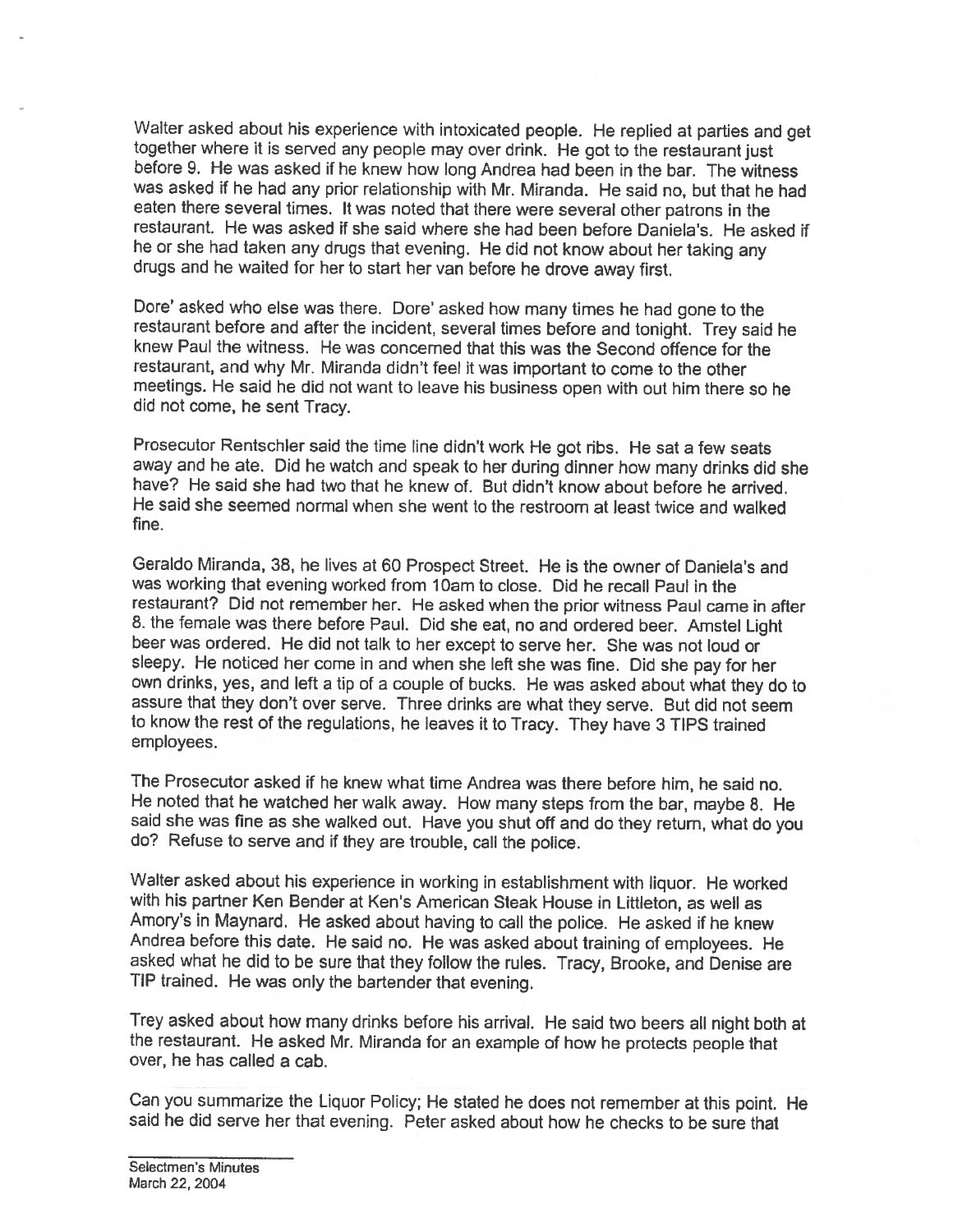wait staff is not serving liquor to someone impaired. He said they look for walking and talking troubles. He said he did not observe her drive away.

Chief asked about cash receipts. They do not have them. He wants to have the real owner identified. Mr. Miranda is owner, president and Tracy Boyd is Manager, Clerk of the Corp.

Dote' noted that he finds no confidence in the owner of the license and feels we should make conditions, and <sup>a</sup> reason presented to the Board why we should not revoke their license. He wants it demonstrated they know the policy and employees are <sup>g</sup>iven classes regarding liquor service, whether it is TIPS or some other training.

Peter agreed with Dore' they don't know seem to know what to do and does not go over the policy with employees that are not TIPS trained. He was concerned about time frame for compliance. He wants all employees to go through the TIPS program in <sup>a</sup> short timeframe.

Trey said he did not understand how she could have such <sup>a</sup> high blood alcohol and gaps in missing time. He agrees with Dore' and needs to monitor and train such as what they did with Makaha. He thinks Chief and Town Manager work up <sup>a</sup> set of rules about operation, and return before the Board.

Bob was concerned with time line and was concerned with blood alcohol level 2 hours after the accident.

Walter expressed his concerns about him not attending the meetings. This is <sup>a</sup> serious issue and in terms of the licensing power this Board has. He said he thinks for the most par<sup>t</sup> staff is untrained and have very little supervision. He was concerned about the entire managemen<sup>t</sup> and lack of knowledge by the waitress that attended the other meeting or about the policy.

Mr. Miranda was asked to reduce the action he will be taking to writing and forward to the Board and Chief. The requirements this Board will make regarding training and time limit will be forwarded to Mr. Miranda for action and compliance.

ACTON INDOOR SPORTS SPECIAL PERMIT #08/22-95-353- PETER ASHTON — Moved to continue to April 26, 7:30. TREY SHUPERT — Second. UNANIMOUS VOTE

#### SENATOR RESOR AND REPRESENTATIVE ELDRIDGE

They hope to have the budget on Governor's desk in June. They hope to have early information on assistance, regional transportation money and SPED commitment.

Rep. Eldridge noted that they fully expect full funding on Chapter 70. They are looking at <sup>a</sup> circuit breaker for SPED.

Cory Atkins reported about an unfunded mandate on Ballot materials. They continue work with Minuteman and traffic complaints on Great Road.

James Eldridge said he is working on Middlesex Retirement issue and they looking toward what key pieces you would like them to pursue.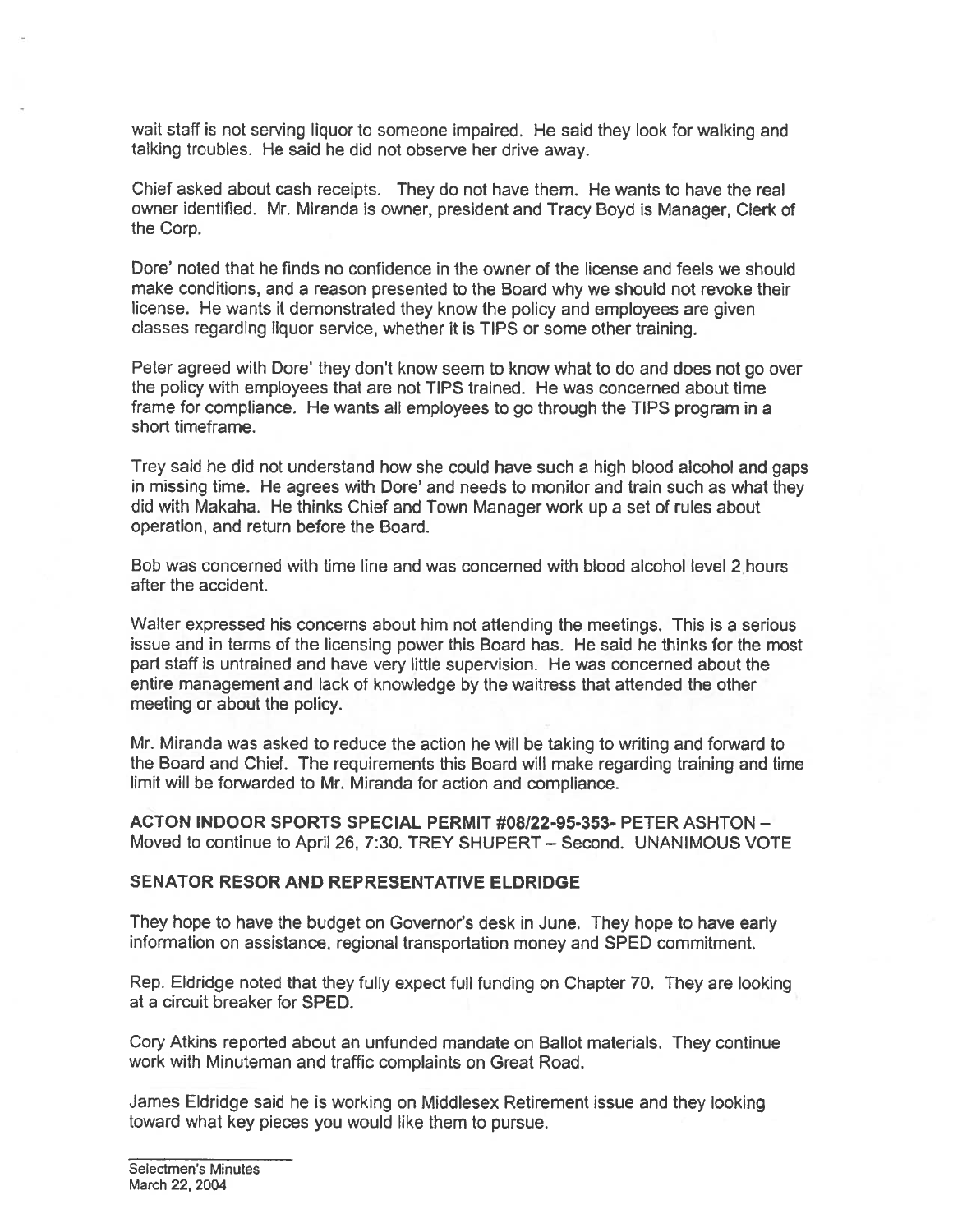Walter said we manage well and work together. This is the year we do not go for an override this year. We will need to put forward next year. He was glad that we were level funded at the State level.

Dore' said this is worse than the end of the MASS MIRCLE. He noted the Middlesex Retirement issue is very frustrating. There needs to be employee's interest, and <sup>a</sup> call for some accountability to members and communities.

Peter spoke about seeing some initiative on Senior tax rate relief. He thinks that things are as bad as they ever have been. The economic times and Prop 2  $\frac{1}{2}$  have lead to us to be forced to reduce our budgets. He urged them to look again at Prop. 2 1/2.

Trey said his biggest issue is Middlesex Retirement Association has told employees that their pensions are not in danger. He was optimistic when the director left and the new one came in that we could get him to reform. He also spoke about unfunded mandates.

SCHOOL COMMITTEE CHAIRMEN came in to present their budget. PETER ASHTON Move we recommend the Regional and Public School budgets. DORE' HUNTER second. UNANIMOUS VOTE.

DOUGLAS SCHOOL HEATING REPAIR ARTICLE - PETER ASHTON - Moved to Recommend. TREY SHUPERT — Second. UNANIMOUS VOTE.

## SELECTMEN'S BUSINESS

SITE PLAN #11/07/03-393, WETHERBEE PLAZA EXTENSION —Bob updated the Board on his site visit with Leo Bertolami. BOB JOHNSON - Move to approve this Decision. PETER ASHTON- Second. Peter asked for additional signage and felt it was the best solution. Walter too agreed. UNANIMOUS VOTE.

ACTON COMMUNITY HOUSING CORP. PROPOSAL TO HIRE 40B CONSULTANT — Nancy Tavernier said that the appointment will happen in April and they are asking for support from the Board. The Board stated they support the process. Peter asked if we could ask the developer to pay <sup>a</sup> portion of this. She said she will ask.

DORE' HUNTER — Moved to Support the concept of <sup>a</sup> hiring <sup>a</sup> mediator or consultant under 40B. PETER ASHTON — Second. UNANIMOUS VOTE

#### OTHER BUSINESS

Dore' spoke about notifying Boxboro regarding Dispatch deadline.

CLOTHING MINISTRY -BARBARA AND IRA SMITH — Charter Road residents they have received many donations <sup>1</sup> 1,426 items and have <sup>g</sup>iven away large items They now have <sup>a</sup> space at <sup>530</sup> Main Street to accommodate the goods. They invited the maintaining the program that is so vital. They are keeping people healthy and supplying their needs as best they can. They get calls from all over Mass regarding their Ministry.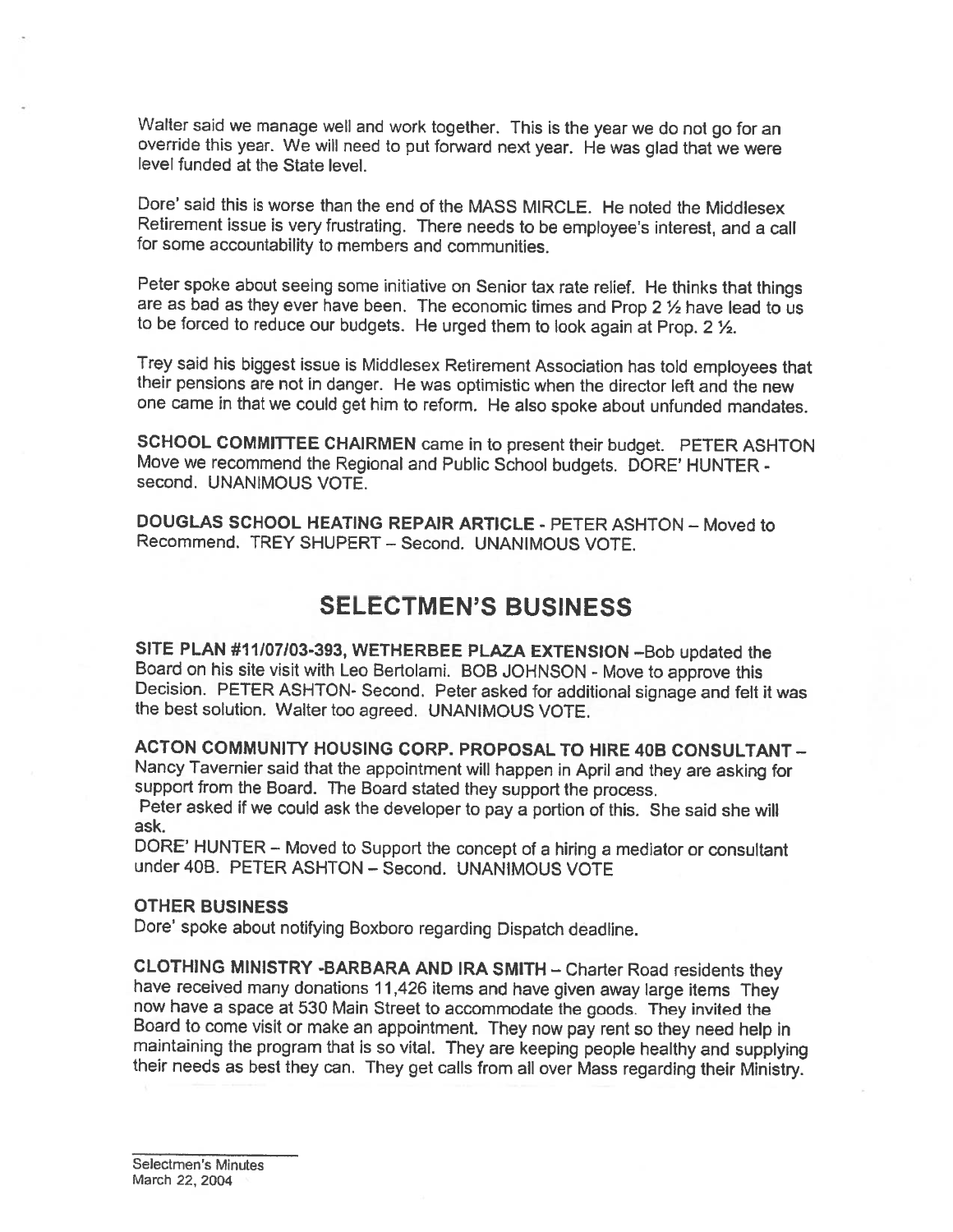# CONSENT AGENDA

PETER ASHTON- Moved to approve. - DORE' HUNTER - Second.

# TOWN MANAGER'S REPORT

Don said he has hired Bruce Stamski as DPW Director.

## EXECUTIVE SESSION

DORE' HUNTER —Move to go into executive session for the purpose of Legal Strategy discussing real property. PETER ASHTON — Second. All AYES

Chris Recording Clett

Date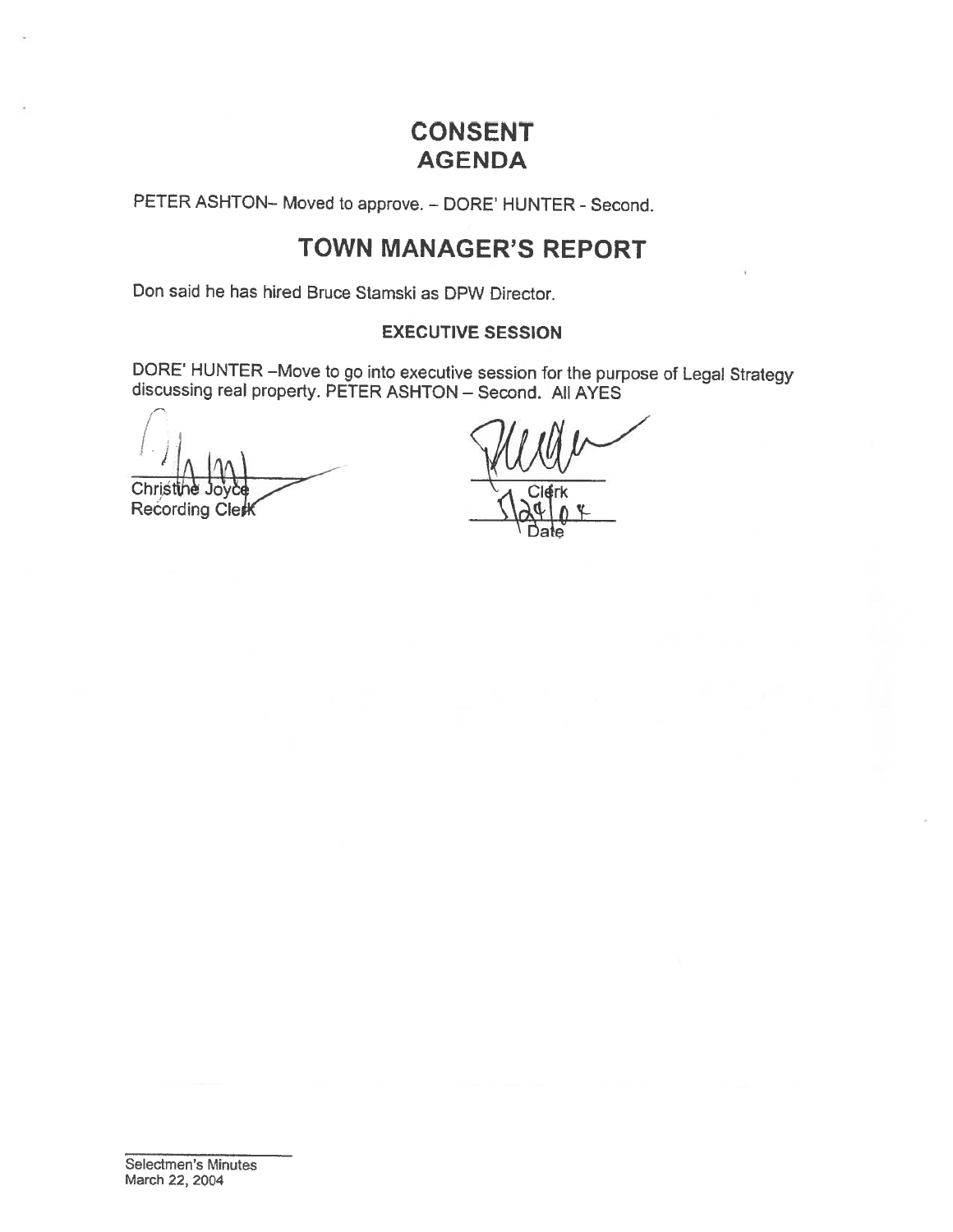March 19, 2004

TO: Board of Selectmen, Sewer Commissioners

FROM: Walter Foster, Chairman

SUBJECT: Selectmen and Sewer Commissioners Report

## MARCH 22, 2004 MEETING BEGINS AT 7:00 P.M.

- I. CITIZEN'S CONCERNS
- II SEWER COMMISSIONERS' BUSINESS
- II]. PUBLIC HEARINGS & APPOINTMENTS
- 1. 7:02 QUAIL RIDGE COUNTRY CLUB Enclosed <sup>p</sup>lease find materials in the subject regard, for Board consideration.
- 2. 7:15 SITE PLAN 10109/03-395, MONTOURI REALTY TRUST, 1-19 MAPLE STREET Enclosed <sup>p</sup>lease find materials in the subject regard. (CONTINUED)
- 3. 7:30 LIP APPLICATION PRESENTATION, FORT POND BROOK PLACE, <sup>68</sup> RIVER STREET —Enclosed <sup>p</sup>lease find materials in the subject regard for Board consideration. Also, <sup>p</sup>lease remember to bring the presentation notebooks you received from Nancy Tavernier on March 8th.
- 4. 8:00 DANELLIA'S TACORITO, <sup>208</sup> MAIN STREET LIQUOR LICENSE HEARiNG (Continued) Enclosed <sup>p</sup>lease find materials in the subject regard, for Board consideration.
- 5. 8:15 SPECIAL PERMIT #08122)95-353, ACTON INDOOR SPORTS Enclosed <sup>p</sup>lease find materials in the subject regard for Board consideration.
- 6. 8:30 SENATOR RESOR AND REPRESENTATIVE ELDRIDGE The Senator and Representative will be present to update the Board and respond to any questions.

## IV. SELECTMEN'S BUSINESS

7. SITE PLAN #11/07/03-393, WETHERBEE PLAZA EXTENSION DRAFT DECISION, -Enclosed please find <sup>a</sup> draft decision for Board consideration.

8. ACTON COMMUNITY HOUSING CORPORATION (ACHC) – PROPOSAL TO HIRE 40B CONSULTANT — Enclosed <sup>p</sup>lease find <sup>a</sup> memo from the ACHC in the subject regard, for Board consideration.

## 9. OTHER BUSiNESS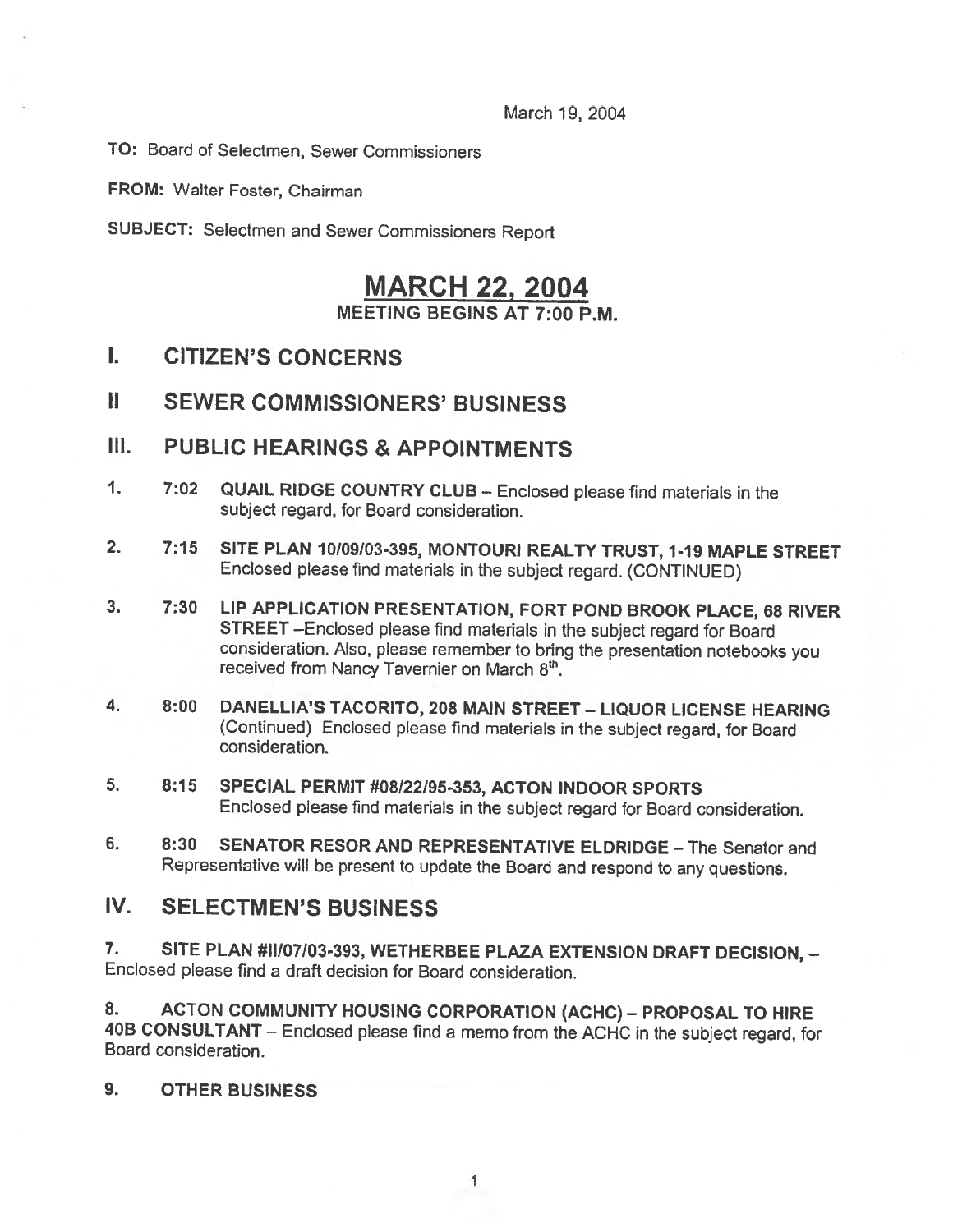# V CONSENT AGENDA

10. ACCEPT MINUTES — Enclosed <sup>p</sup>lease find the Minutes of February <sup>23</sup> and March 1, 2004, for Board acceptance.

11. SITE PLAN SPECIAL PERMIT #12/09/03-395, INTREGRITY BUILDERS, DRAFT DECISION — Enclosed <sup>p</sup>lease find <sup>a</sup> draft decision for Board consideration.

12. ACCEPT GIFT — STREAM TEAM PROJECT -Enclosed <sup>p</sup>lease find donations from Haartz Corp, Acton Conservation Trust and Wayne Friedrichs to be used for the Stream Signage Program, for Board consideration.

13. ACCEPT GIFT — Enclosed find <sup>a</sup> memo from the Police Chief seeking Board acceptance of <sup>a</sup> donation of <sup>2</sup> Mobil Data Terminals form Wayne Friedrichs, valued at approximately \$6,000, for use by the Police Department.

14. EAST ACTON VILLAGE PLANNING COMMITTEE - Enclosed please find a request that the Board authorize <sup>a</sup> letter to the Chief of the Office of Commonwealth Development, for Board consideration.

15. FIRST TIME HOME BUYERS REFINANCING CONSENT FORMS — Enclosed <sup>p</sup>lease find correspondence from the ACHC, for Board consideration.

16. REQUEST FOR FEE REDUCTION = Enclosed please find a confidential request for a fee reduction, for Board Consideration.

VI. TOWN MANAGER'S REPORT

## **VII EXECUTIVE SESSION**

There will be <sup>a</sup> need for Executive Session, enclosed <sup>p</sup>lease find enclosed Materials

### ADDITIONAL INFORMATION

Enclosed <sup>p</sup>lease find additional correspondence that is strictly informational and requires no Board action.

#### FUTURE AGENDAS

To facilitate scheduling for interested parties, the following items are scheduled for discussion on future agendas. This IS NOT <sup>a</sup> complete Agenda.

April 7 and 12<sup>th</sup> Pre-TOWN MEETING, Faculty Dining Room, AB High School April 26

### GOALS 2004-2005

- 1. Establish Protocol for Manager and Supt. of Schools to confer weekly to improve liaison (Dore')<br>2. Produce Morrison Farm Development Master Plan (Bob/Walter)<br>3. Improving Intra Board Communication (Dore')
- 
- Improving Intra Board Communication (Dore')

#### GOALS carried forward

- 4. Monitor Labor Negotiations (Peter/Trey)<br>5. Improve Communication with Town Boar
- Improve Communication with Town Boards (ALL)